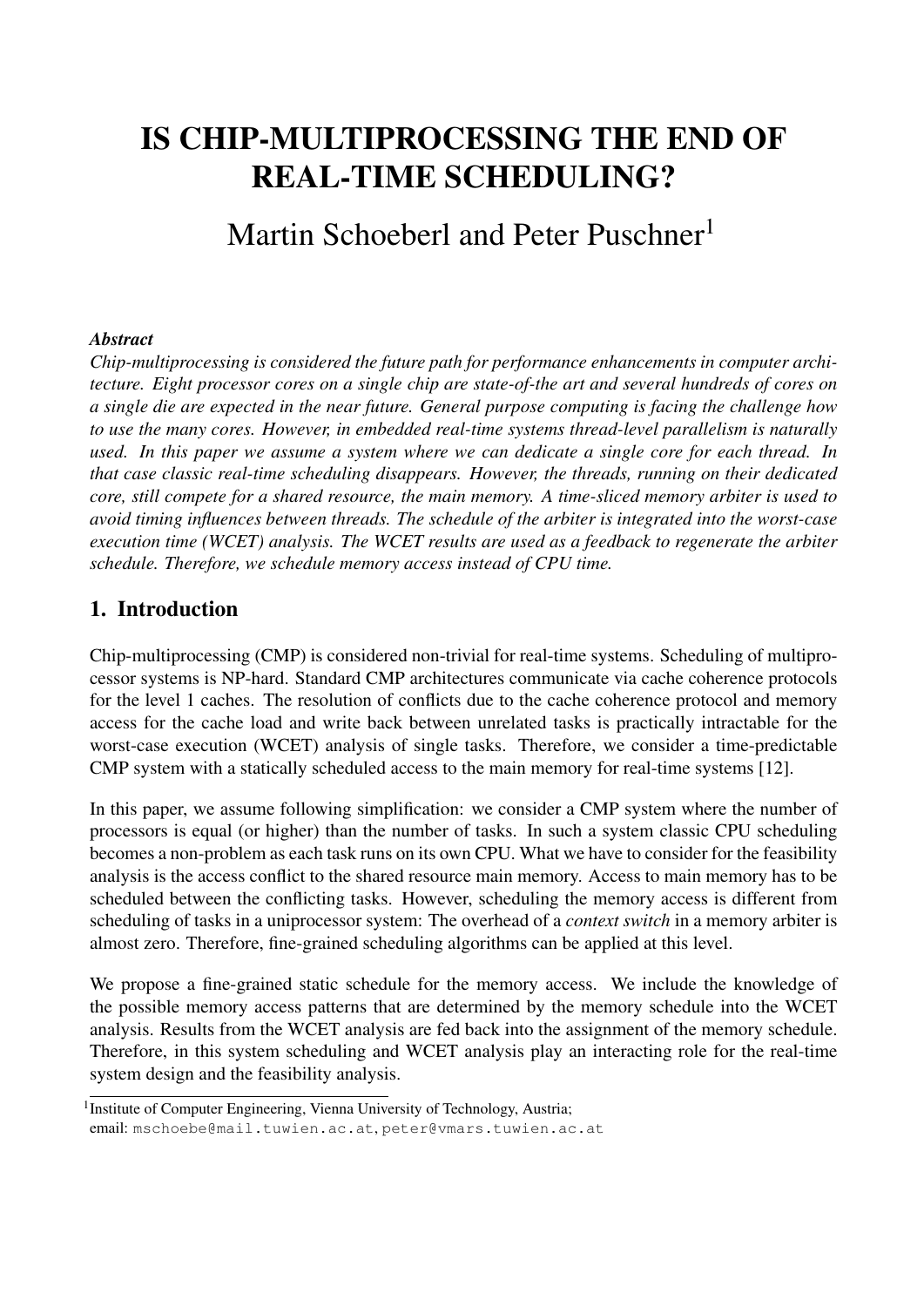## 1.1. Background

The evaluation of the proposed system is based on following technologies: the time-predictable Java processor JOP [16], a JOP CMP system with a time-sliced memory arbiter [12], and a WCET analysis tool for embedded Java processors [20] with an extension for CMP systems.

JOP is an implementation of the Java virtual machine (JVM) in hardware. JOP was designed as a realtime processor with time-predictable execution of Java bytecodes. One feature of JOP is the so called method cache [15]. The method cache simplifies the cache analysis by caching whole methods. The accurate cycle timing of JOP enabled the development of several WCET analysis tools for embedded Java [20, 4, 3, 5]. The timing model of JOP, which is used by the WCET analysis tools, simplifies our evaluation of the memory access scheduling for a time-predictable CMP. JOP is implemented in a field-programmable gate array (FPGA). Therefore, configurations for different applications and the task sets are a valuable option.

An extension of JOP to a time-predictable chip-multiprocessor system is presented in [12]. A timesliced memory arbitration module allows execution of several threads on different cores without influencing each other's timing. The WCET analysis tool [20] has been adapted by Pitter [13] to include the instruction timings of memory accessing bytecodes for the CMP system. The version of the WCET analysis tool we use in our evaluation is an enhanced version of [20] that includes a tighter analysis of the method cache [5].

To the best of our knowledge, the JOP CMP system is the first time-predictable CMP that includes a WCET analysis tool. Although the presented CMP architecture is based on a Java processor, the main idea of a single task per core and scheduling of memory accesses instead of threads is independent of the application language.

## 1.2. Related Work

Chip-multiprocessor systems are state-of-the-art in desktop and server systems and are considered also for future embedded systems. Current processors contain up to eight cores [8, 6]. The Niagara T1 from Sun [8] is a design with 8 simple six-stage, single-issue pipelines similar to the original fivestage RISC pipeline. The additional pipeline stage adds fine-grained multithreading. Using singleissue in-order pipelines is good news for WCET analysis. However, the fine-grained multithreading and communication via a shared L2 cache make WCET analysis infeasible. In contrast to the T1 our CMP system has single threaded pipelines and avoids shared caches. All communication between the cores is performed via non-cached, shared memory.

The Cell multiprocessor [6] combines, besides a standard PowerPC microprocessor, 8 synergistic processors (SP) with 256 KB local memory. The cores are connected via an on-chip communication ring [7]. The SPs are in-order pipelines and can only access their local memory. Therefore, WCET analysis of SP programs should be straight forward. The main drawback of this architecture is that the communication between the cores (and main memory) has to be performed with explicit DMA transfers. Compared to that design we allow communication via shared memory without any restrictions.

Azul Systems provides an impressive multiprocessor system for transaction oriented server workloads [2]. A single Vega chip contains 54 64-bit RISC cores, optimized for the execution of Java programs.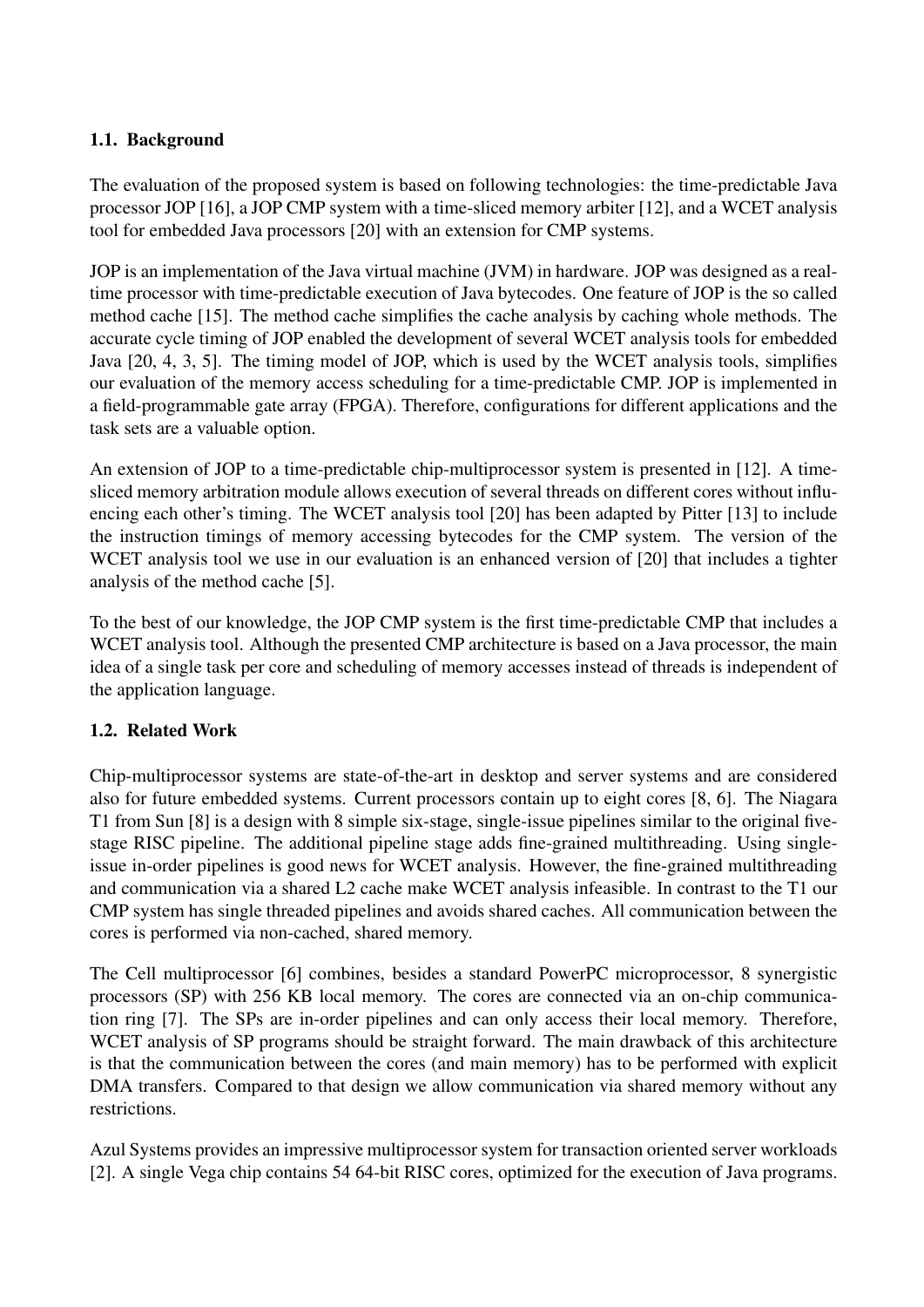Up to 16 Vega processors can be combined to a cache coherent multiprocessor system resulting in 864 processors cores and supporting up to 768 GB of shared memory.

The PRET project is devoted to the development of a time-predictable CMP system [11]. The processor cores are based on the SPARC V8 instruction set architecture with a six-stage pipeline and support chip level multithreading for six threads to eliminate data forwarding and branch prediction. An interesting feature of the PRET architecture is the *deadline* instruction that stalls the current thread until a deadline is reached. This instruction is used to perform time based, instead of lock based, synchronization for access to shared data. Besides using processor local scratchpad memories, the shared memory it accessed through a so called *memory wheel*. The memory wheel is a time division, multiple access (TDMA) based memory arbiter with equal slot slice. In contrast to the PRET project, we consider TDMA schedules that can be adapted to the application needs.

The approach, which is closest related to our work, is presented in [1, 14]. The CMP system is intended for tasks according to the simple task model [9]. In this model the task communication happens explicitly: input data is read at the begin of the task and output data is written at the end of a task. Furthermore, local cache loading for the cores is performed from a shared main memory. Similar to our approach, a TDMA based memory arbitration is used. The paper deals with optimization of the TDMA schedule to reduce the WCET of the tasks. The design also considers changes of the arbiter schedule during task execution. This implies that all tasks and the cores have to be synchronized with the memory arbiter, resulting in a cyclic executive model. All tasks, even on different cores, need to fit into a common major cycle.

In contrast to [1, 14], our approach to a TDMA based CMP system allows standard shared memory communication without the restrictions of a cyclic executive. Real-time tasks with arbitrary periods are supported. The approach in [1] uses explicit path enumeration to integrate the TDMA schedule into the WCET calculation, which is known to scale poorly. In our system the TDMA schedule is integrated into an implicit path enumeration based WCET tool [12]. Furthermore, a complete implementation of the proposed CMP system and the WCET analysis tool are available.

# 2. WCET Based Memory Access Scheduling

Embedded systems, also called cyber-physical systems, interact with the *real* world. And the real world, external to the computer system, is massively parallel. Therefore, embedded systems are good candidates for chip-multiprocessing. We argue that the transistors required to implement super-scalar architectures are better used on complete replication of simple cores for a CMP system [19].

CMP systems share the access bandwidth to the main memory. To build a time-predictable CMP system, we need to schedule the access to the main memory in a predictable way. A predictable scheduling can only be time based, where each core receives a fixed time slice. This scheduling scheme is called time division multiple access (TDMA). The execution time of loads, stores, and the cache miss penalty depend on this schedule. Therefore, the arbiter schedule has to be known to determine accurate WCET estimates.

Assuming that enough cores are available, we propose a CMP model with a single thread per processor. In that case thread switching and schedulability analysis for each individual core disappears. Since each processor executes only a single thread, the WCET of that thread can be as long as its deadline. When the period of a thread is equal to its deadline, 100% utilization of that core is feasible.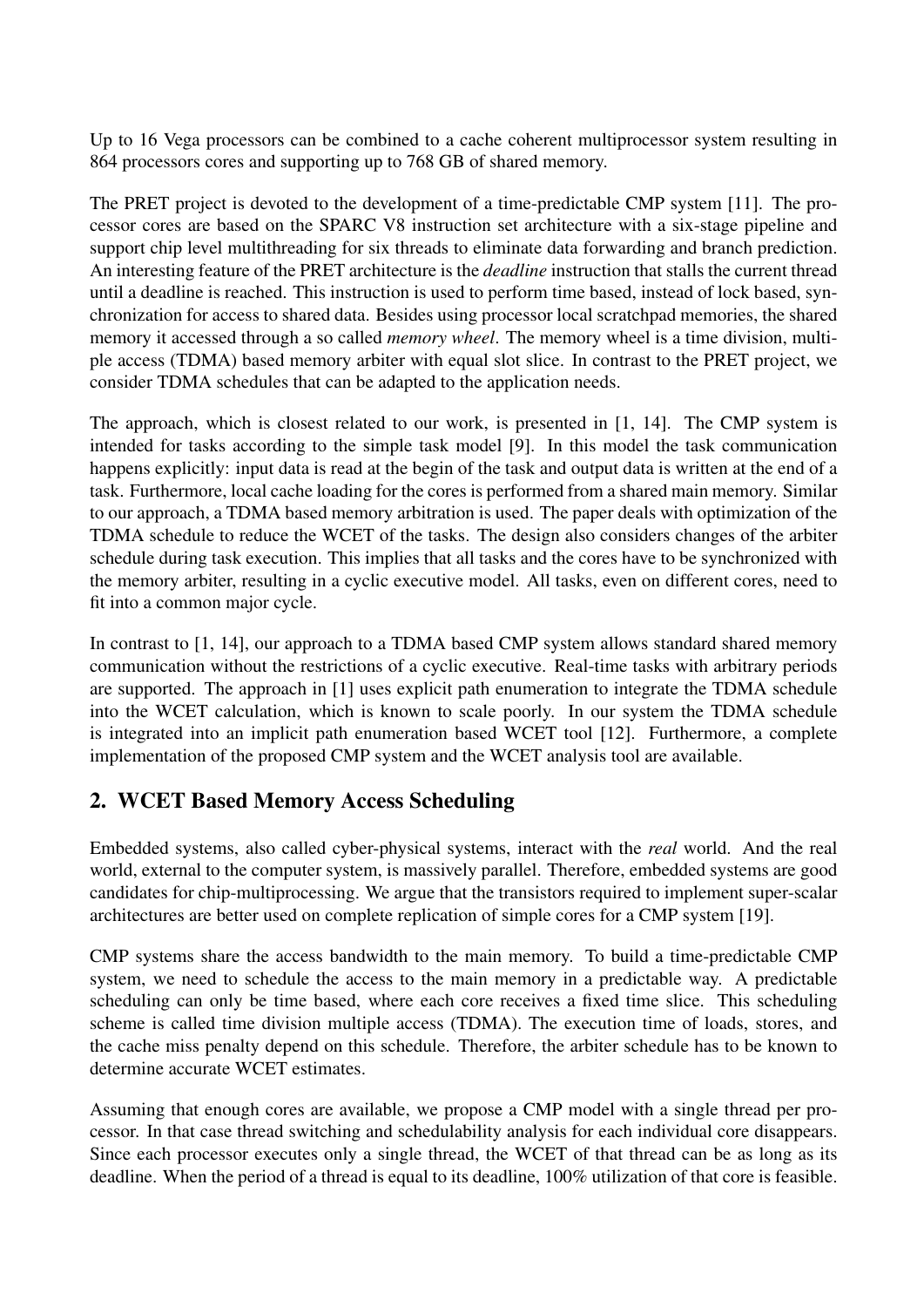For threads that have enough slack time left, we can increase the WCET by decreasing their share of the bandwidth on the memory bus. Other threads with tighter deadlines can, in turn, use the freed bandwidth and run faster. The consumption of the access bandwidth to main memory is adjusted by the TDMA schedule. The TDMA schedule itself is the input for WCET analysis for all threads. Finding a TDMA schedule, where all tasks meet their deadlines, is thus an iterative optimization problem.

It can be argued that the assumption of having fewer tasks than available processing cores is too restrictive. However, we do not forbid task scheduling on a single core. Our approach is still valid when more demanding tasks *own* their core and other tasks share a core under preemptive scheduling.

Two benefits of the single task per core approach have to be emphasized. First, the CPU utilization on each core can reach 100%, even when the task periods are non-harmonic, and the system is still analyzable. Second, the overhead of task dispatching, and the hard to analyze cache thrashing, disappears. Both effects lead to tighter WCET bounds and can compensate for idle cycles on the cores when the tasks are waiting on their turn to access the memory.

### 2.1. Memory-Access Scheduling Schemes

Before we look for a particular memory-access schedule for an application running on a multiprocessor system, we have to decide about the general properties of the scheduling scheme.

- Granularity of the memory access scheduler: one has to decide on scheduling of single memory accesses versus scheduling of longer TDMA slots comprising a larger number of memory accesses. Shorter time slices provide the highest flexibility and the most fine-grained control in distributing memory bandwidth among the processors. Longer time slices may improve access times to shared memory if larger blocks from the shared memory have to be transferred at once.
- In case time slices of multiple memory accesses are used, one further has to decide whether time slices should be of uniform duration or different length. The use of equally sized time slices provides the simplest solution. Assigning different sizes to the tasks/CPUs makes a better adaption to application needs possible.
- Single scheduling pattern versus different scheduling patterns. For some applications, the memory access characteristics of the tasks do hardly ever change or the occurrence of particular access patterns is hard to predict. Such systems may use a single TDMA memory access pattern during their whole operational cycle. Other systems, in contrast, have a number of operational phases during which the need for memory bandwidth and memory access patterns of the different tasks/CPUs differ. Such systems benefit from a more flexible memory system that supports a number of schedules tailored to the needs of the tasks in the different phases of operation.
- Synchronous versus asynchronous operation of memory-access schedules and task execution. One of the most influential decisions on the design of the system is whether the TDMA memory accesses and the task execution cycles (i.e., activation times and periods of tasks) are synchronized or not. Synchronizing memory access schedules and task operation has the benefit that memory access schedules can be optimized to the needs of the tasks during their execution cycle, at the cost of a higher planning effort and a more rigid execution pattern at runtime. Unsynchronized operation is easier to plan, but allows for a less accurate adaption of task and memory-access behavior.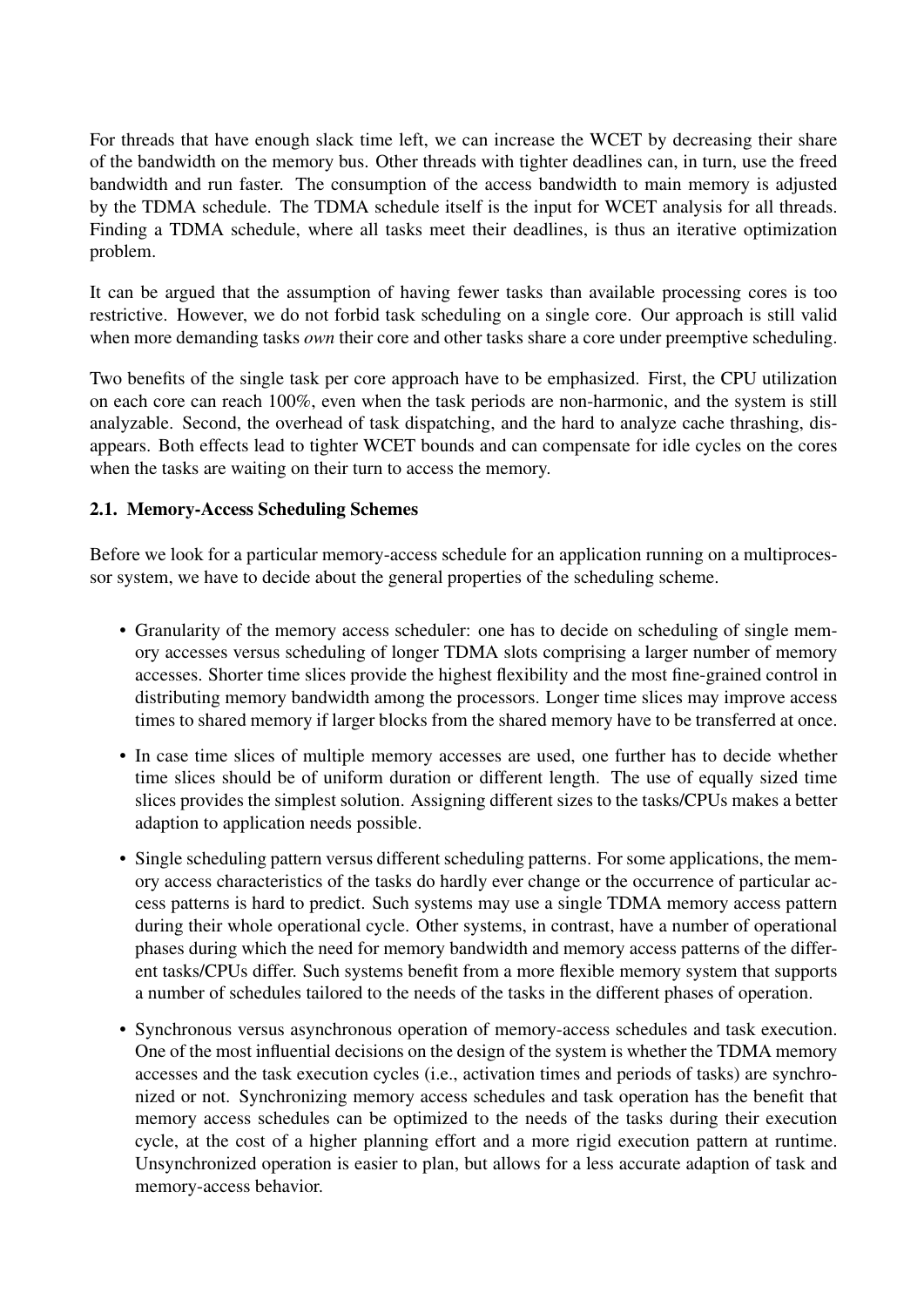

Figure 1. Tool flow for a CMP based real-time system with one task per core and a static arbiter schedule. If the deadlines are not met, the arbiter schedule is adapted according to the WCETs and deadlines of the tasks. After the update of the arbiter schedule the WCET of all tasks needs to be recalculated.

In the rest of the paper we assume that memory access schedules and task execution are not synchronized. Our goal is to find memory access schedules that split the memory bandwidth among the CPUs of the system in such a way that a maximum number of tasks of a given task set meet their timing requirements. We schedule single memory accesses and, at this time, assume that the same TDMA scheduling sequence is used throughout the whole time of system operation.

#### 2.2. Tool Structure

Figure 1 shows the analysis tool flow for the proposed time-predictable CMP with three tasks. First, an initial arbiter schedule is generated, e.g., one with equal time slices. That schedule and the tasks are the input of WCET analysis performed for each task individually. If all tasks meet their deadlines with the resulting WCETs, the system is schedulable. If some tasks do not meet their deadline and other tasks have some slack time available, the arbiter scheduler is adapted accordingly. WCET analysis is repeated, with the new arbiter schedule, until all tasks meet their deadlines or no slack time for an adaption of the arbiter schedule is available. In the latter case no schedule for the system is found.

The TDMA schedule can be adapted along two dimensions. Firstly, the individual slot sizes can be varied. This variation can be very fine-grained down to single clock cycles. Longer slot sizes are mostly beneficial for burst transfers on a cache load. Secondly, the TDMA round can be adapted to include several (short) slots for a core within one TDMA round. This leads to lower WCET for individual memory loads and stores. Which adaption, or if a combination of the two approaches is beneficial depends on the application characteristic. In the following section both approaches are evaluated for a network application.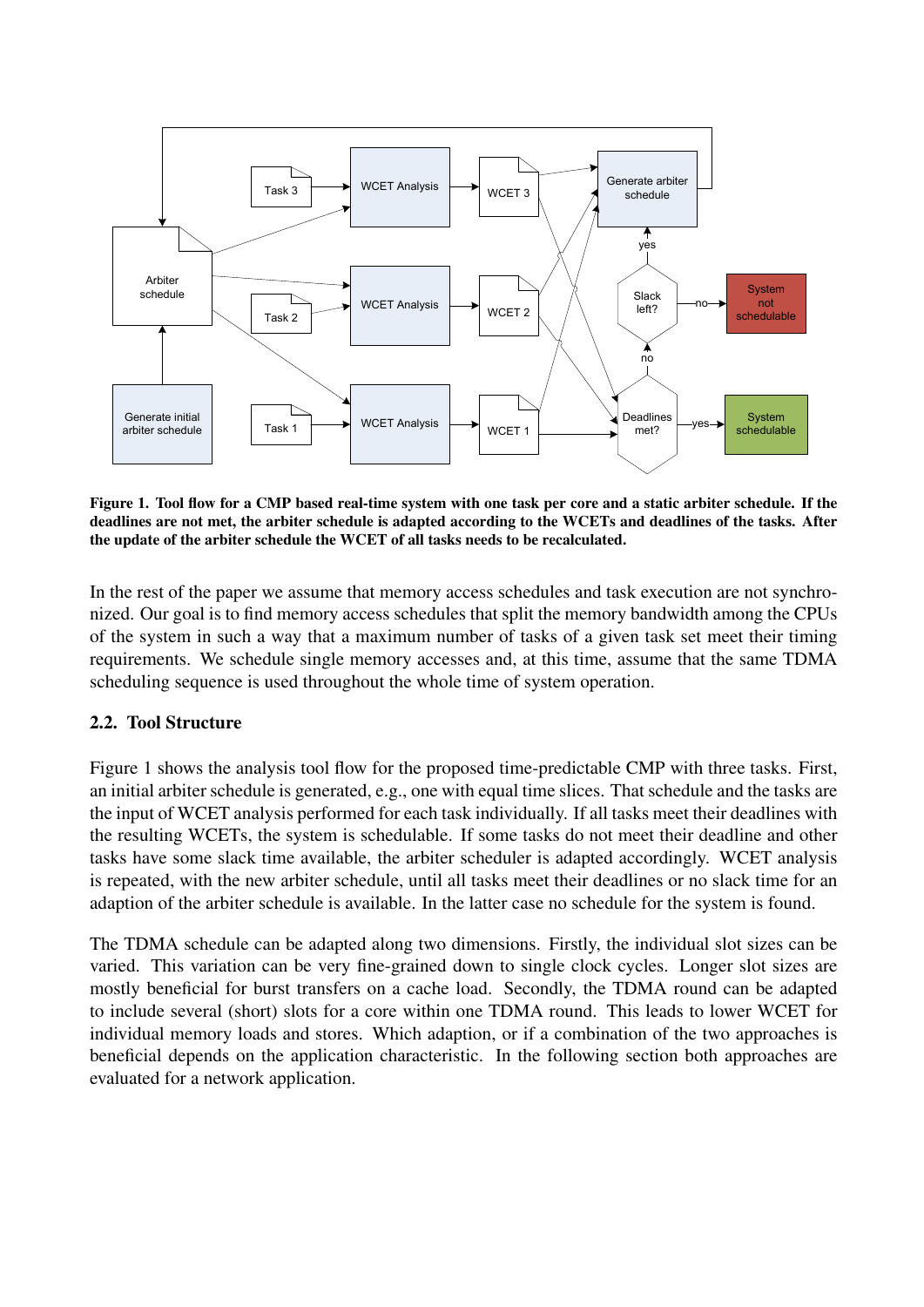

Figure 2. A JOP based CMP system with core local caches and scratchpad memories, a TDMA arbiter, the memory controller, and the shared main memory.

# 3. Evaluation

We evaluate our approach on the CMP version [13] of the Java processor JOP [16]. Figure 2 shows a configuration of a JOP CMP system with three cores. Each core contains a local method cache (M\$), a local stack cache (S\$), and a scratchpad memory (SPM). The local memories contain either thread local data (S\$ and SPM) or read-only data (M\$). Therefore, no cache coherency protocol is needed. The cores are connected to the TDMA based arbiter, which itself is connected to a memory controller. The memory controller interfaces to the shared, external memory.

For the WCET analysis and the schedule of the memory arbitration the memory timing is according to the implementation of the JOP CMP system on an Altera DE2 FPGA board [12]: 4 clock cycles for a 32-bit memory read and 6 clock cycles for a 32-bit memory write. The resulting minimum TDMA slot width is 6 clock cycles. The cache sizes for each core are 1 KB for the stack cache and 4 KB for the method cache.

## 3.1. The Baseline with the Example Application

As an example of an application with several communicating threads, we use an embedded TCP/IP stack for Java, called  $e^{\dagger}$ ip. The benchmark explores the possibility of parallelization within the TCP/IP stack. The application that uses the TCP/IP stack is an artificial example of a client thread requesting a service (vector multiplication) from a server thread. That benchmark consists of 5 threads: 3 application threads (client, server, result), and 2 TCP/IP threads executing the link layer as well as the network layer protocol.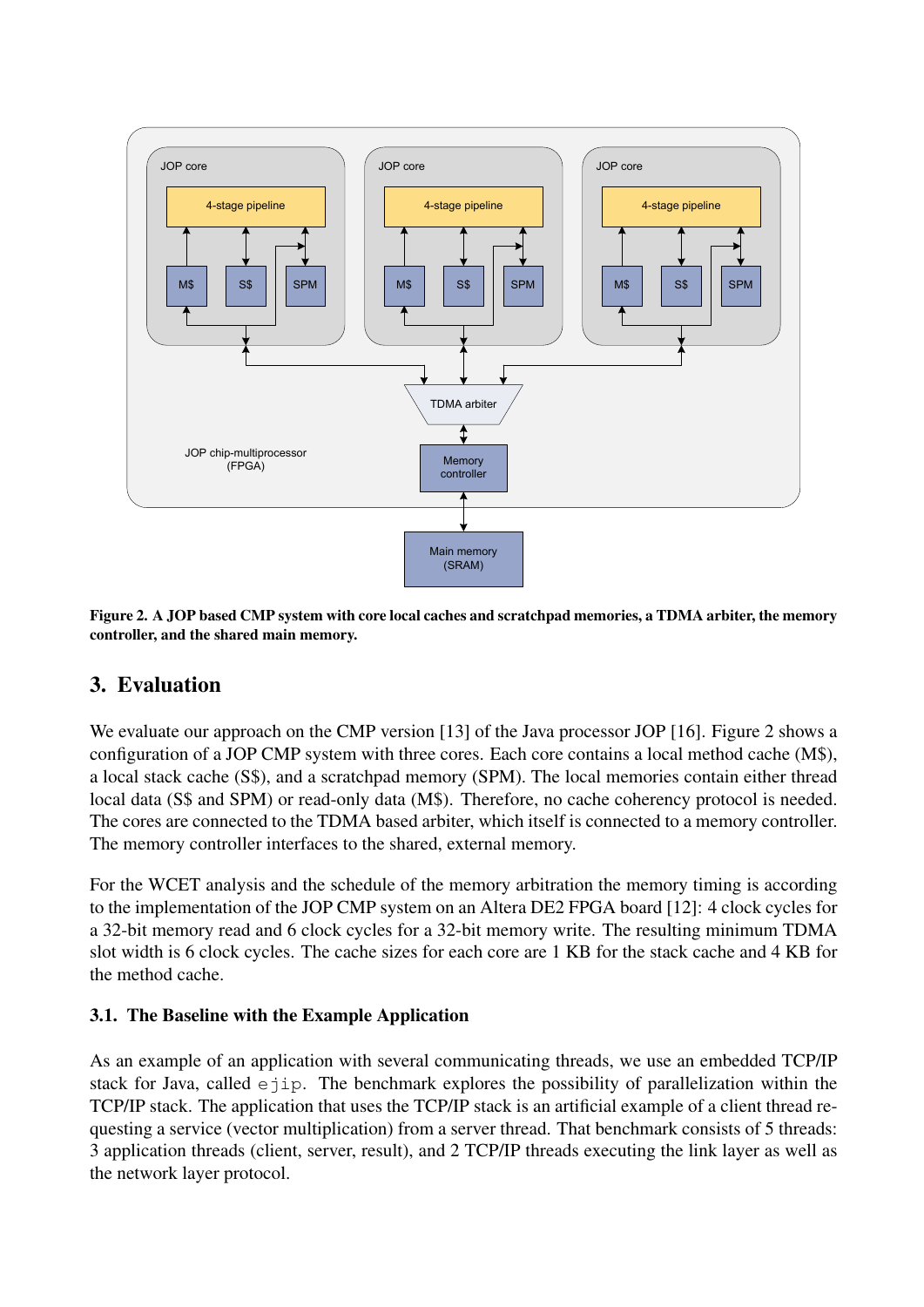| Function       | Task       | Single | 5 cores | <b>WCET</b> increase |
|----------------|------------|--------|---------|----------------------|
| ipLink.run()   | $\tau_1$   | 1061   | 2525    | 2.4                  |
| resultServer() | $\tau_2$   | 1526   | 3443    | 2.3                  |
| request()      | $\tau_3$   | 8825   | 23445   | 2.7                  |
| macServer()    | $\tau_4$   | 7004   | 17104   | 2.4                  |
| net.run()      | $\tau_{5}$ | 8188   | 18796   | 2.3                  |
| Sum            |            | 26604  |         |                      |

Table 1. WCET estimations in clock cycles for a single core and a 5 core system

One bottleneck in the original TCP/IP stack was a global buffer pool. All layers communicated via this single pool. The single pool is not an issue for a uniprocessor system, however real parallel threads compete more often for the access to the buffer pool. As a consequence, we have rewritten the TCP/IP stack to use dedicated, wait-free, single reader/writer queues [10] for the communication between the layers and the application tasks. The additional benefit of non-blocking communication is a simplification of the scheduling analysis, as we do not have to take blocking times into account.

For WCET analysis we use a new WCET tool for JOP [5] with an extension for TDMA memory arbitration [12]. The WCET tool performs the analysis at bytecode instruction level. The execution of bytecodes that access the main memory (e.g., field access, cache load on a method invoke or return) depends on the TDMA schedule. For those bytecodes, the worst-case phasing between the memory accesses and the TDMA schedule is considered for the low-level WCET timing.

Table 1 shows the WCET bounds of all 5 tasks obtained by our tool for a single core and a 5 core system connected to a TDMA arbiter with a slot size of 6 cycles for each CPU. Due to the memory access scheduling, the WCET increases for each individual task. Although 5 cores compete for the memory access the increase of the WCET is moderate: between a factor of 2.3 and 2.7. As 5 cores lead to an ideal speedup of a factor of 5 and the individual task are slower on that CMP (with respect to the analyzed WCET) by a factor of around 2.5, the net speedup of the 5 core CMP system is around a factor of  $5/2.5 = 2$ .

To simplify our example we assume that all tasks shall execute at the same period. As this example resembles a pipelined algorithm, this assumption is valid. With the default configuration  $\tau_3$  has the largest WCET and for a 100 MHz CMP system the minimum period is 235 µs. With this period the other tasks have a slack time between 47 µs and 210 µs. We use that slack time to adapt the TDMA schedule, as shown in Figure 1, to reduce the maximum period for all tasks. We have not yet implemented the automation of this process, but perform the arbiter schedule generation manually. The resulting WCETs for different arbiter schedules are shown in Table 2, with the equal schedule of 6 cycle slots for all cores in the second row for reference. A manual iteration of the arbiter schedule generation and WCET analysis loop took a few minutes. The WCET analysis, including data-flow analysis for loop bounds, takes around 27 s on a standard PC.

### 3.2. Variation of the Arbiter Schedule

For the first adaption of the arbiter schedule we assumed a quite naive approach: the slot size of the three longer tasks is doubled to 12 cycles. The result is shown in column *Schedule 1* of Table 2. The WCET for  $\tau_4$  and  $\tau_5$  has been reduced, but due to the longer TDMA round (48 cycles instead of 30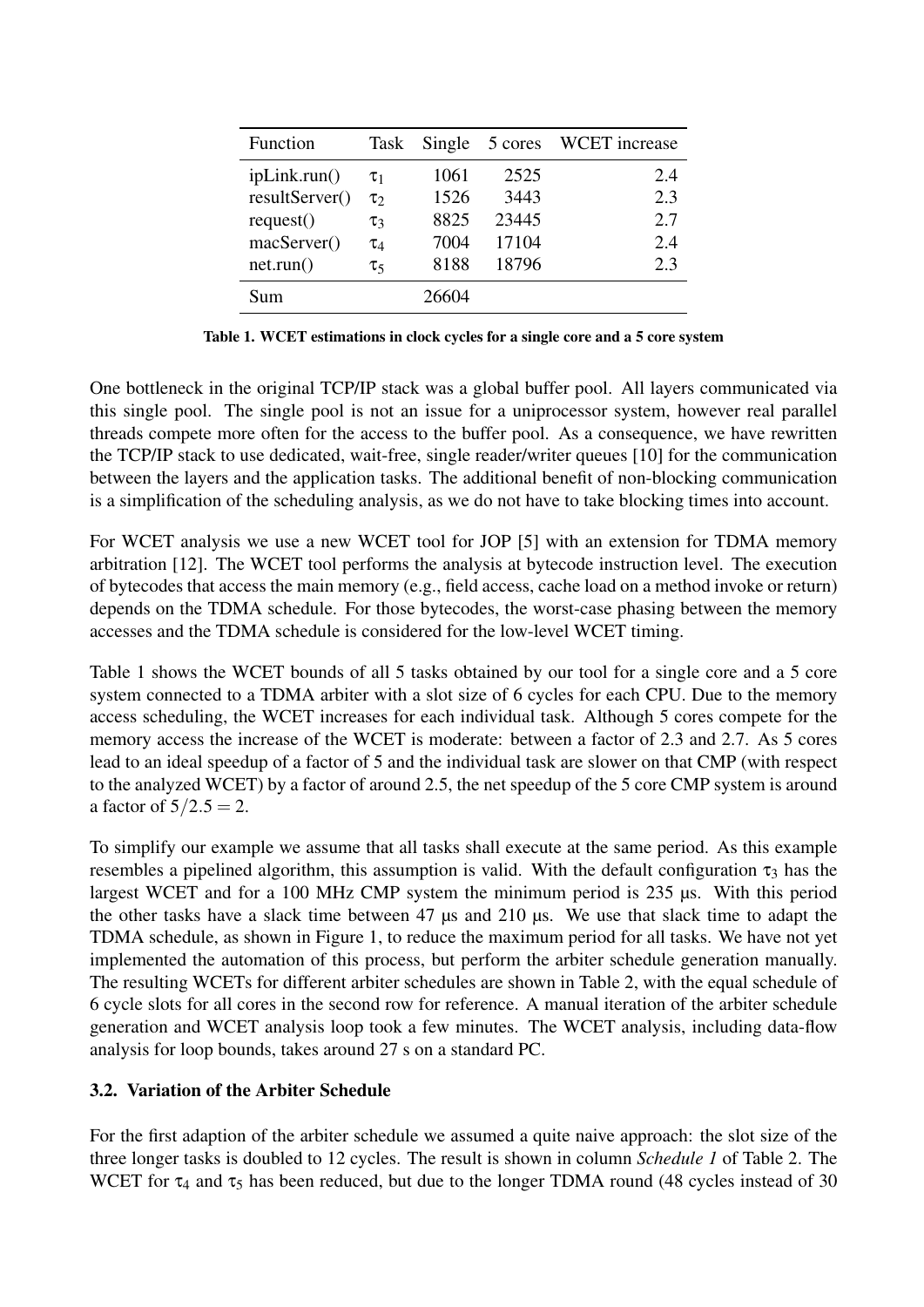| <b>Task</b> | Equal | Schedule 1 |       | Schedule 2 Schedule 3 | Schedule 4 | Schedule 5 | Schedule 6 |
|-------------|-------|------------|-------|-----------------------|------------|------------|------------|
| $\tau_1$    | 2525  | 3605       | 3605  | 5045                  | 4325       | 5285       | 5525       |
| $\tau_2$    | 3443  | 4865       | 4865  | 6761                  | 5813       | 7077       | 7393       |
| $\tau_3$    | 23445 | 25313      | 20211 | 20201                 | 20473      | 17955      | 18681      |
| $\tau_4$    | 17104 | 15284      | 14860 | 19468                 | 14276      | 16756      | 17376      |
| $\tau_{5}$  | 18796 | 17856      | 16432 | 14832                 | 16204      | 18924      | 18364      |

Table 2. WCET estimations in clock cycles of the application tasks with different arbiter configurations

cycles) the WCET of task  $\tau_3$  actually increased – an effect into the wrong direction.

For *Schedule 2* and *Schedule 3* the basic slot size was kept to the minimum of 6 cycles, but different inter-leavings of the tasks are used:  $\langle \tau_1, \tau_3, \tau_4, \tau_5, \tau_2, \tau_3, \tau_4, \tau_5 \rangle$  and  $\langle \tau_3, \tau_3, \tau_5, \tau_4, \tau_1, \tau_3, \tau_3, \tau_5 \rangle$  $\tau_5, \tau_5, \tau_4, \tau_2$  >. For *Schedule 3* the repetition of two 6 cycle slots for the same task results effectively in a single 12 cycle slot. Both schedules decrease the execution time of task  $\tau_3$  to 202  $\mu$ s at the expense of higher execution times of some other tasks.

The following experiments are based on *Schedule 2* with variations of the individual slot sizes. We use following notation for the schedule:  $\tau_i/n$  is a slot of *n* cycles for task *i*. Schedule 4,  $<\tau_1/6$ ,  $\tau_3/8$ ,  $\tau_4/8$ ,  $\tau_5/8$ ,  $\tau_2/6$ ,  $\tau_3/8$ ,  $\tau_4/8$ ,  $\tau_5/8$  > increases the slot size to 8 cycles for all, but tasks  $τ<sub>1</sub>$  and  $τ<sub>2</sub>$ . The resulting minimum period, 205 μs, is similar to *Schedule 2*. To reduce the WCET of  $τ<sub>3</sub>$ we double the slot size for  $\tau_3$ , resulting in Schedule 5,  $\langle \tau_1/6, \tau_3/16, \tau_4/8, \tau_5/8, \tau_2/6, \tau_3/16, \tau_4/8,$  $\tau_5/8$  >, with a minimum period, now determined by task  $\tau_5$ , of 189 µs. After several additional iterations we ended up with *Schedule*  $6$ ,  $\langle \tau_1/6, \tau_3/16, \tau_4/8, \tau_5/10, \tau_2/6, \tau_3/16, \tau_4/8, \tau_5/10 \rangle$ , providing the best balanced system for the three demanding tasks and a minimum period of 187 µs. Any further increase of individual slot sizes resulted in a higher execution time for  $\tau_3$ ,  $\tau_4$ , and  $\tau_5$ . Therefore, not the whole slack time of  $\tau_1$  and  $\tau_2$  could be distributed to the other three tasks.

### 3.3. Discussion

The decrease of the minimum period for all tasks from 235 us to 187 us due to the optimization of the memory arbiter schedule is probably not too exciting. However, we started our experiment with a task set that is already quite balanced: three tasks had a similar WCET, and only two tasks had a shorter WCET. The resulting slack time of two tasks can be distributed to the other three tasks.

An interesting question is how the WCET performance scales with a CMP system with a TDMA based memory arbitration? As we assumed the same period for all tasks we can perform a simple comparison: when executing the five tasks on a single core the cumulative WCET is the sum of the WCET values as given in Table 1: 26604, resulting in a minimum period of the system of 266 µs. The same task set on the 5 core CMP system with the optimized arbiter schedule results in a minimum period of 187 µs. Therefore, the speedup of the WCET due to a 5 core CMP is about 1.4. This speedup is moderate, but it ignores more complex task sets with different periods and the overhead of preemptive scheduling on a single core, which is not present in the single task per core setup.

This paper presents a first step towards scheduling of memory accesses instead of tasks. The WCET analysis considers the arbiter schedule only for memory accesses within a single bytecode. An improvement of the analysis that considers basic blocks for the interleaving of memory accesses with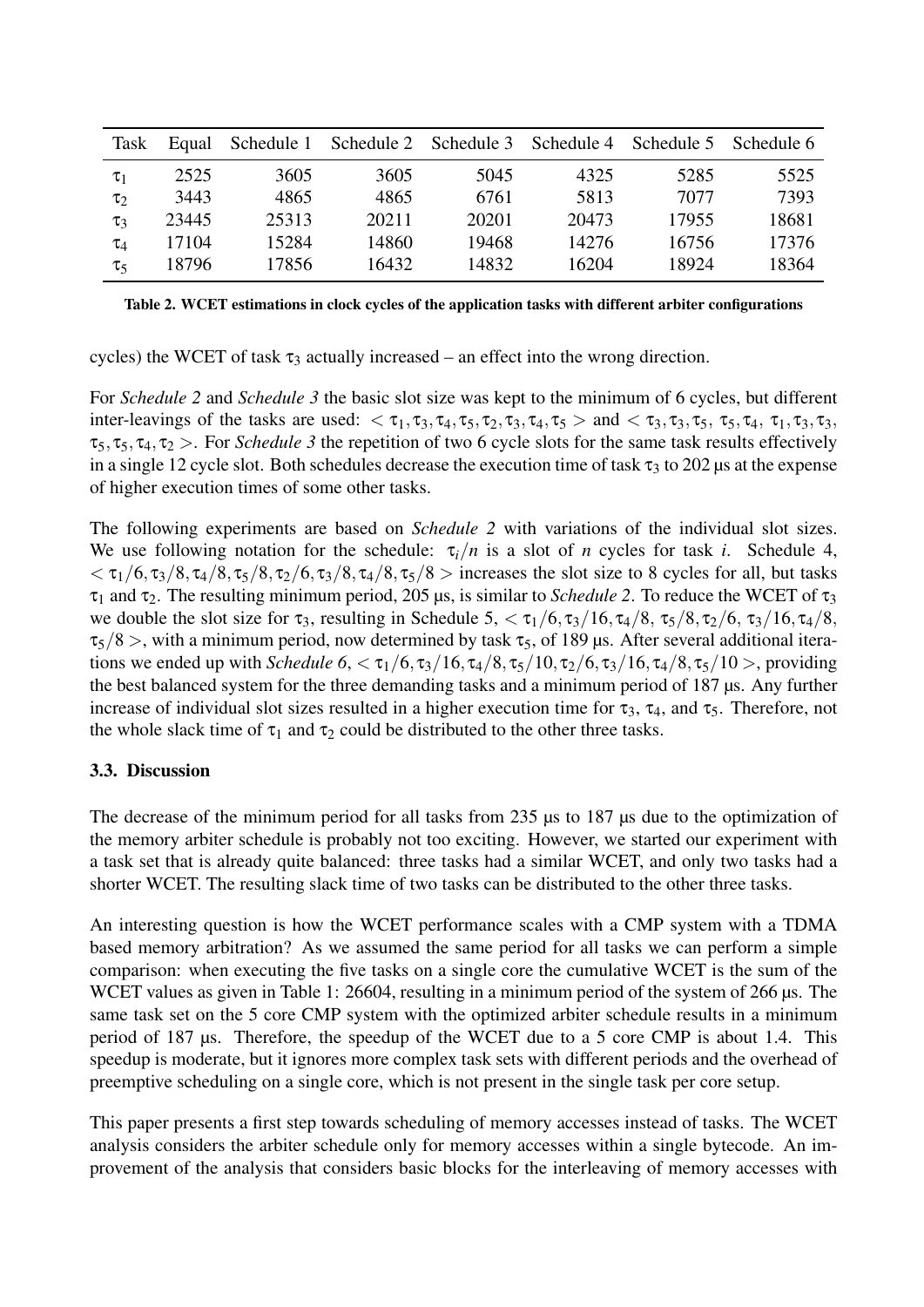the TDMA schedule can provide tighter WCET bounds.

With respect to the TDMA schedule we are currently restricted to quite regular schedules. An extension to irregular patterns is straight forward and will enable a finer tuning of the memory bandwidth requirements.

Furthermore, we have avoided caching of heap data to simplify the predictability of the system. As a result, each access to heap allocated data has a WCET of a complete TDMA round, which easily reaches cache miss latencies of current architectures. First ideas on time-predictable data caching emerge [18]. A small, fully associative data cache will enable analysis of some memory accesses to heap allocated data. Even a low analyzable hit rate of the data cache will improve the WCET of the tasks on the CMP system.

We are confident that the suggested improvements will reduce the WCET of tasks on a CMP system considerable and enable usage of time-predictable CMP systems in hard real-time systems.

# 4. Conclusion

In this paper, we presented the idea to build chip-multiprocessor real-time systems where each application task has its own CPU for execution. Therefore, task scheduling is completely avoided. The remaining shared resource, the main memory and the memory bandwidth, needs to be scheduled. A time-slicing arbitration of the memory access is the only time-predictable form for CMP systems. When the arbitration schedule is known in advance the worst-case memory access time is known and can be integrate into WCET analysis.

Furthermore, we have presented an iterative approach to build the schedule for the memory arbiter. Starting from equal sized time slices for each core/task a first WCET estimation for each task is calculated. Tasks that have a shorter WCET than their deadline can be punished by reducing their share of the memory bandwidth. That bandwidth can be used by tasks that do not (yet) meet their deadline. The updated arbitration schedule is again used as input for WCET analysis. We have demonstrated this iterative approach with an example application in the context of a Java processor based CMP system.

The processor design, the TDMA based CMP design, and the WCET analysis tool are open source under the GNU GPL. The sources are available via  $\text{git}^2$  and the build instructions can be found in [17].

# Acknowledgements

We thank Christof Pitter for the design and implementation of the TDMA arbiter and the integration into the WCET tool during his PhD thesis. Furthermore, we are thankful to Benedikt Huber who has redesigned the WCET analysis tool for JOP during his Master's thesis. The research leading to these results has received funding from the European Community's Seventh Framework Programme [FP7/2007-2013] under grant agreement number 216682 (JEOPARD) and 214373 (Artist Design).

<sup>&</sup>lt;sup>2</sup>git clone git://www.soc.tuwien.ac.at/jop.git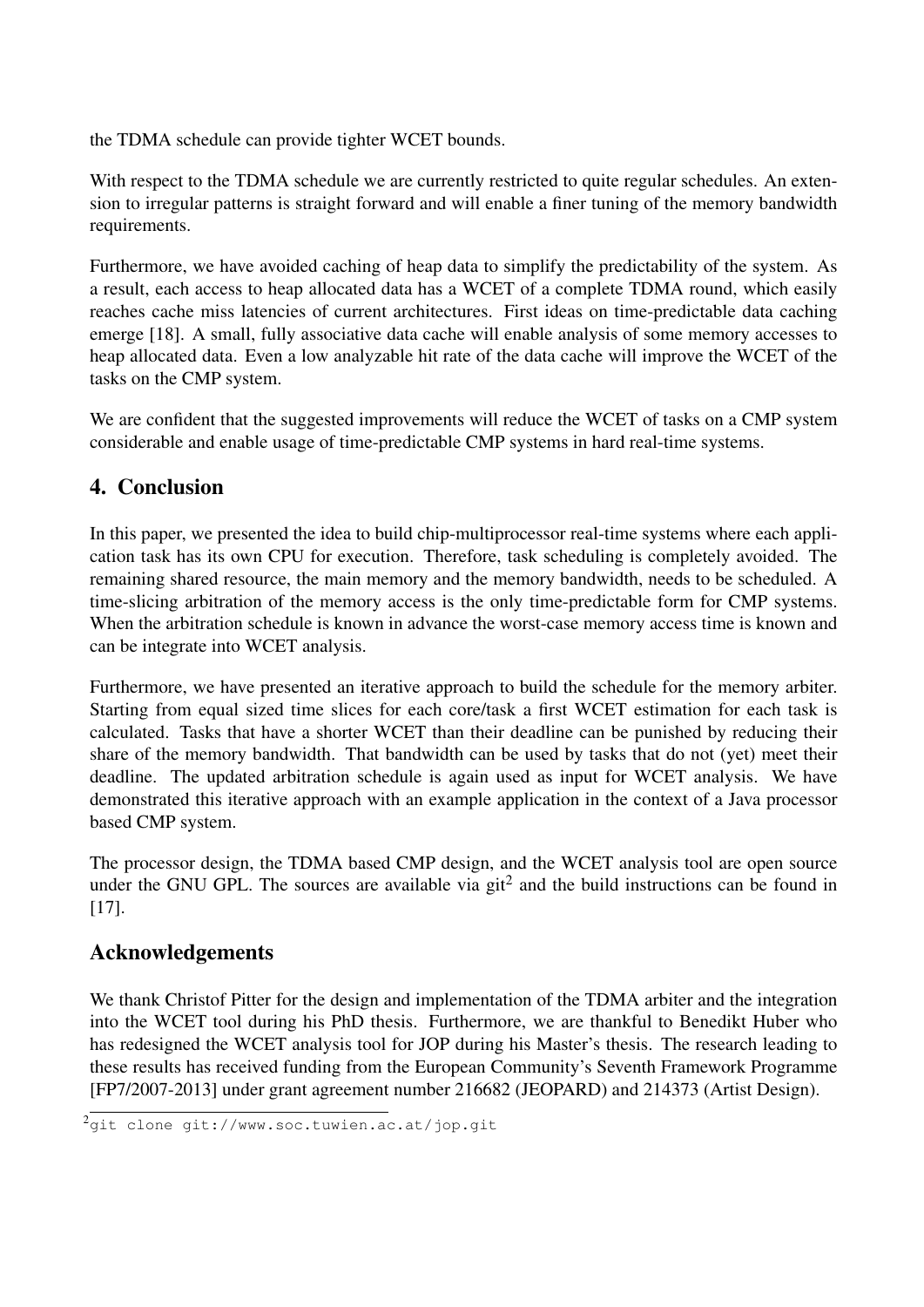## References

- [1] ANDREI, A., ELES, P., PENG, Z., AND ROSEN, J. Predictable implementation of real-time applications on multiprocessor systems on chip. In *Proceedings of the 21st Intl. Conference on VLSI Design* (Jan. 2008), pp. 103–110.
- [2] AZUL. Azul compute appliances. Whitepaper, 2009.
- [3] BOGHOLM, T., KRAGH-HANSEN, H., OLSEN, P., THOMSEN, B., AND LARSEN, K. G. Model-based schedulability analysis of safety critical hard real-time java programs. In *Proceedings of the 6th international workshop on Java technologies for real-time and embedded systems (JTRES 2008)* (New York, NY, USA, 2008), ACM, pp. 106–114.
- [4] HARMON, T. *Interactive Worst-case Execution Time Analysis of Hard Real-time Systems*. PhD thesis, University of California, Irvine, 2009.
- [5] HUBER, B. Worst-case execution time analysis for real-time Java. Master's thesis, Vienna University of Technology, Austria, 2009.
- [6] KAHLE, J. A., DAY, M. N., HOFSTEE, H. P., JOHNS, C. R., MAEURER, T. R., AND SHIPPY, D. J. Introduction to the Cell multiprocessor. *j-IBM-JRD 49*, 4/5 (2005), 589–604.
- [7] KISTLER, M., PERRONE, M., AND PETRINI, F. Cell multiprocessor communication network: Built for speed. *Micro, IEEE 26* (2006), 10–25.
- [8] KONGETIRA, P., AINGARAN, K., AND OLUKOTUN, K. Niagara: A 32-way multithreaded sparc processor. *IEEE Micro 25*, 2 (2005), 21–29.
- [9] KOPETZ, H. *Real-Time Systems*. Kluwer Academic, Boston, MA, USA, 1997.
- [10] LAMPORT, L. Proving the correctness of multiprocess programs. *IEEE Transactions on Software Engineering 3*, 2 (1977), 125–143.
- [11] LICKLY, B., LIU, I., KIM, S., PATEL, H. D., EDWARDS, S. A., AND LEE, E. A. Predictable programming on a precision timed architecture. In *Proceedings of the International Conference on Compilers, Architecture, and Synthesis for Embedded Systems (CASES 2008)* (Atlanta, GA, USA, October 2008), E. R. Altman, Ed., ACM, pp. 137–146.
- [12] PITTER, C. Time-predictable memory arbitration for a Java chip-multiprocessor. In *Proceedings of the 6th international workshop on Java technologies for real-time and embedded systems (JTRES 2008)* (Santa Clara, USA, September 2008), ACM Press, pp. 115–122.
- [13] PITTER, C. *Time-Predictable Java Chip-Multiprocessor*. PhD thesis, Vienna University of Technology, Austria, 2009.
- [14] ROSEN, J., ANDREI, A., ELES, P., AND PENG, Z. Bus access optimization for predictable implementation of real-time applications on multiprocessor systems-on-chip. In *Proceedings of the Real-Time Systems Symposium (RTSS 2007)* (Dec. 2007), pp. 49–60.
- [15] SCHOEBERL, M. A time predictable instruction cache for a Java processor. In *On the Move to Meaningful Internet Systems 2004: Workshop on Java Technologies for Real-Time and Embedded Systems (JTRES 2004)* (Agia Napa, Cyprus, October 2004), vol. 3292 of *LNCS*, Springer, pp. 371–382.